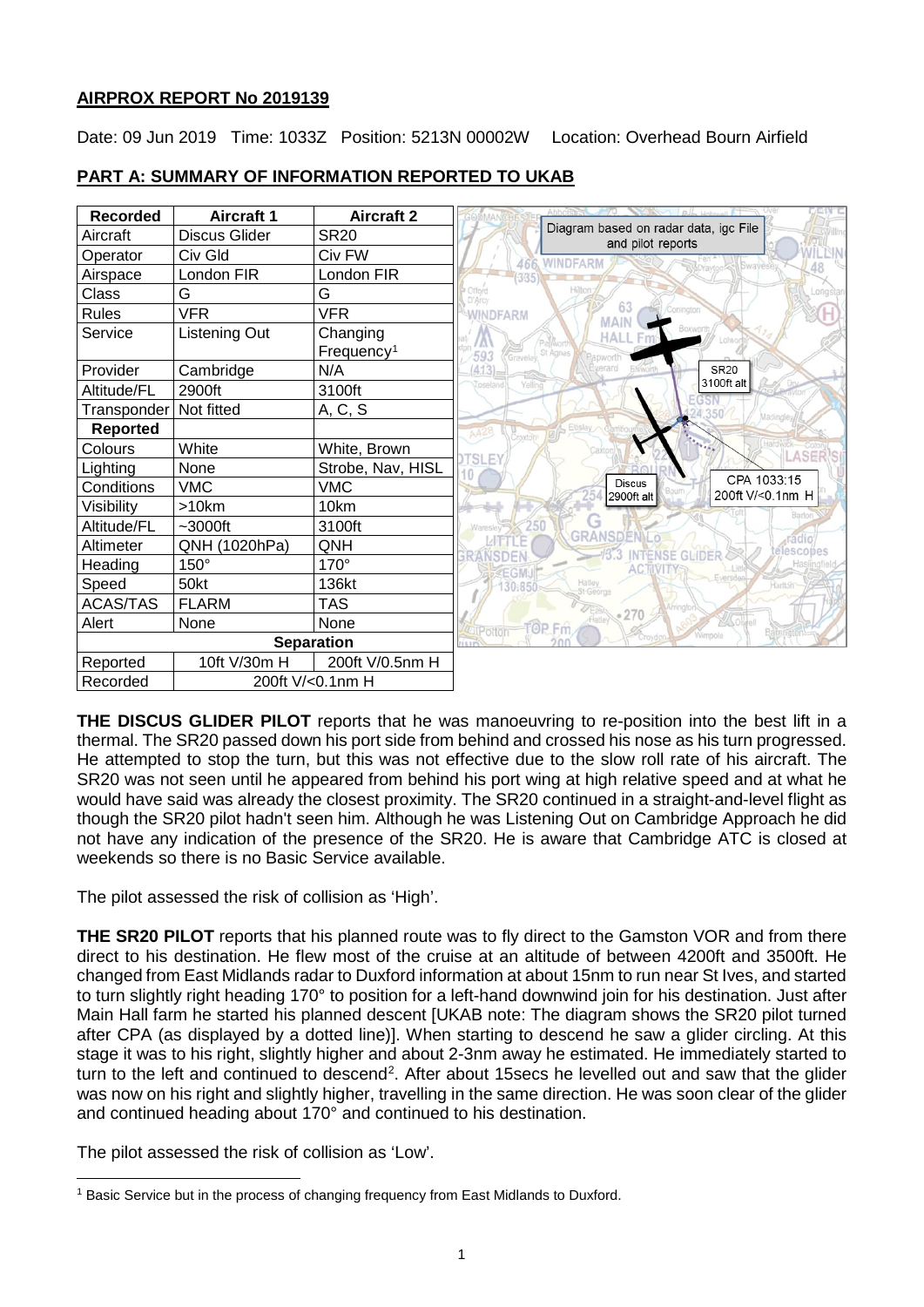## **Factual Background**

The weather at Luton was recorded as follows:

METAR EGGW 091020Z AUTO 19007KT 140V230 9999 BKN040 17/06 Q1021

### **Analysis and Investigation**

### **UKAB Secretariat**

The Discus and SR20 pilots shared an equal responsibility for collision avoidance and not to operate in such proximity to other aircraft as to create a collision hazard<sup>[3](#page-1-0)</sup>. If the incident geometry is considered as overtaking then the Discus pilot had right of way and the SR20 pilot was required to keep out of the way of the other aircraft by altering course to the right<sup>[4](#page-1-1)</sup>.

The radar replay displays a primary-only contact operating as per the description of the Discus pilot and corresponds with his igc file, although this cannot be fully verified. The SR20 pilot's planned route would have taken him between Bourn and Cambridge but his actual route took him over Bourn airfield. Shortly after passing close to the primary-only contact the SR20 pilot turns left briefly before turning right, which is as described by the SR20 pilot on sighting a glider but this is after CPA with the primary return/igc file and so this indicates that the glider he turned to avoid was not the Airprox Discus (Figure 2).





An Airprox was reported when a Discus and a SR20 flew into proximity overhead Bourn airfield at 1033hrs on Sunday the 9<sup>th</sup> of June 2019. Both pilots were operating under VFR in VMC, neither pilot in receipt of a service.

<span id="page-1-0"></span><sup>3</sup> SERA.3205 Proximity.

 $\overline{\phantom{a}}$ 

<span id="page-1-1"></span><sup>4</sup> SERA.3210 Right-of-way (c)(3) Overtaking.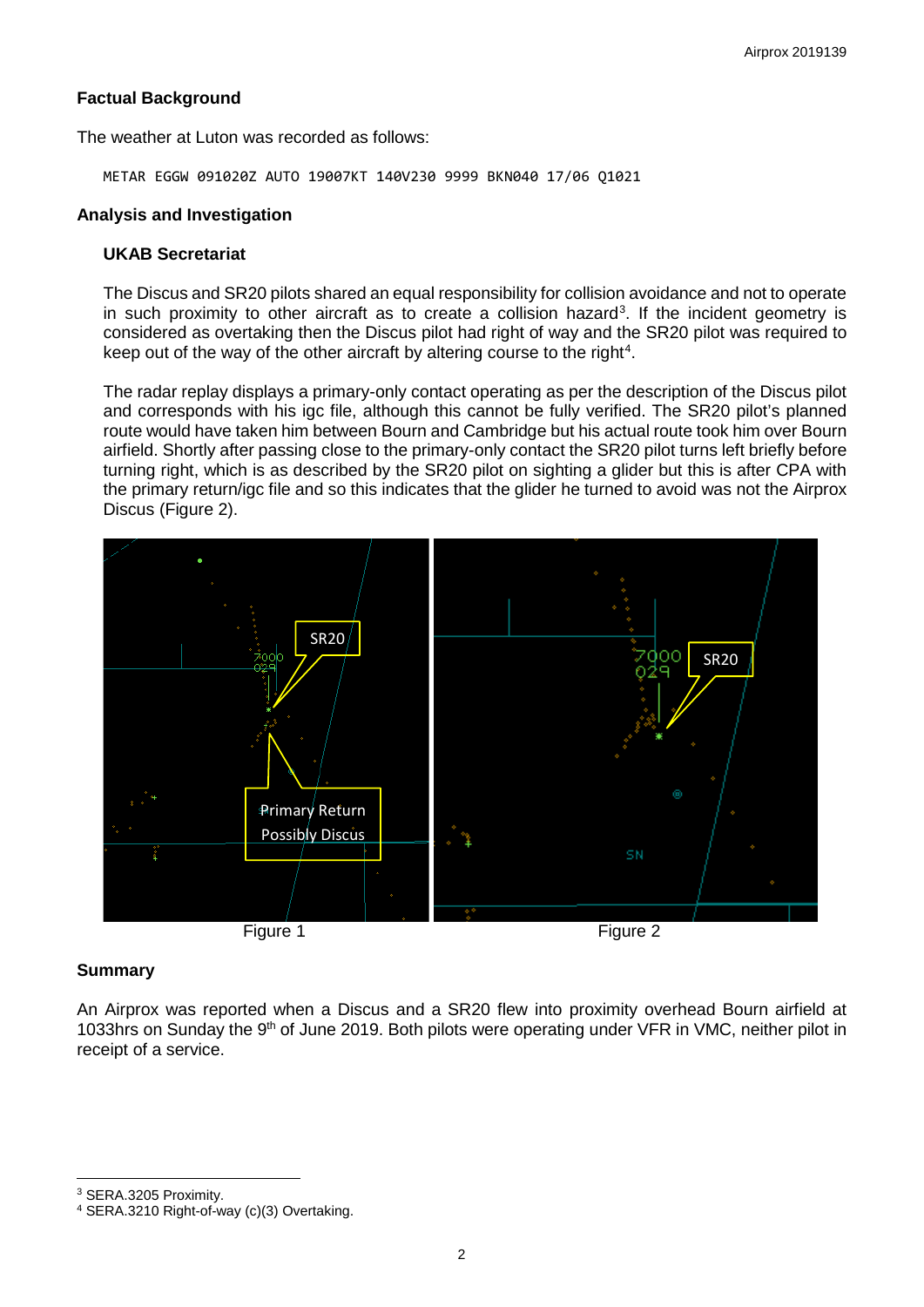# **PART B: SUMMARY OF THE BOARD'S DISCUSSIONS**

Information available consisted of reports from both pilots, radar photographs/video recordings and igc file. Relevant contributory factors mentioned during the Board's discussions are highlighted within the text in bold, with the numbers referring to the Contributory Factors table displayed in Part C.

The Board began by looking at the actions of the Discus pilot. Members commended him for listening out on the Cambridge frequency, even though Cambridge was closed, to increase his Situational Awareness (SA). That being said, some members opined that he may have gained more SA if he had listened out on a frequency from an active airfield, e.g. Duxford or Wittering **(CF1)**. Members noted that the Discus pilot saw the SR20 very late, as it passed him from behind and to the left **(CF3)**, and that his low roll rate prevented him from taking any effective avoiding action.

The Board then turned to the actions of the SR20 pilot. Although he reports seeing a glider, the radar replay coupled with the glider's igc file indicates that the SR20 pilot did not turn until after CPA. This led members to believe that the SR20 pilot did not see the Discus but saw another glider that he then turned to avoid **(CF3)**. Some members wondered if the SR20 pilot might have been looking inside at the time as he made his frequency change, but it was agreed that although this was a potential reminder of the need to maintain a robust lookout at all times and only to look inside for short periods, this was supposition and the frequency change may not have been a distraction to the pilot at all.

Neither pilot had any SA on the other aircraft and, although both aircraft were fitted with Electronic Warning Systems, they were incompatible (FLARM will only register the presence of another FLARMequipped aircraft, and the Discus was not transponding and so the SR20's TAS could not detect the conflict). This resulted in neither system alerting their pilots to the presence of the other aircraft **(CF2)**.

Turning to the risk, members agreed that the SR20 pilot had not seen the Discus and that the Discus pilot had probably seen the SR20 at about CPA. Some members opined that this meant that it had only been providence that there had not been a collision. Although the Board agreed that it had been purely chance that they had missed each other, the separation of 200ft vertically at CPA meant that this was not a Category A incident. Accordingly, although the Board agreed that safety had been much reduced below the norm, they assessed the risk as Category B.

## **PART C: ASSESSMENT OF CONTRIBUTORY FACTOR(S) AND RISK**

|           | 2019139                                                        |                                            |                                                                     |  |  |  |  |  |  |
|-----------|----------------------------------------------------------------|--------------------------------------------|---------------------------------------------------------------------|--|--|--|--|--|--|
| <b>CF</b> | Factor                                                         | <b>Description</b>                         | Amplification                                                       |  |  |  |  |  |  |
|           | <b>Flight Elements</b>                                         |                                            |                                                                     |  |  |  |  |  |  |
|           | • Situational Awareness of the Conflicting Aircraft and Action |                                            |                                                                     |  |  |  |  |  |  |
|           | Contextual                                                     | • Situational Awareness and Sensory Events | Generic, late, no or incorrect Situational Awareness                |  |  |  |  |  |  |
|           | • Electronic Warning System Operation and Compliance           |                                            |                                                                     |  |  |  |  |  |  |
|           | Technical                                                      | • ACAS/TCAS System Failure                 | Incompatible CWS equipment                                          |  |  |  |  |  |  |
|           | • See and Avoid                                                |                                            |                                                                     |  |  |  |  |  |  |
|           | <b>Human Factors</b>                                           | • Monitoring of Other Aircraft             | Non-sighting or effectively a non-sighting by one or<br>both pilots |  |  |  |  |  |  |

Contributory Factor(s):

Degree of Risk: B.